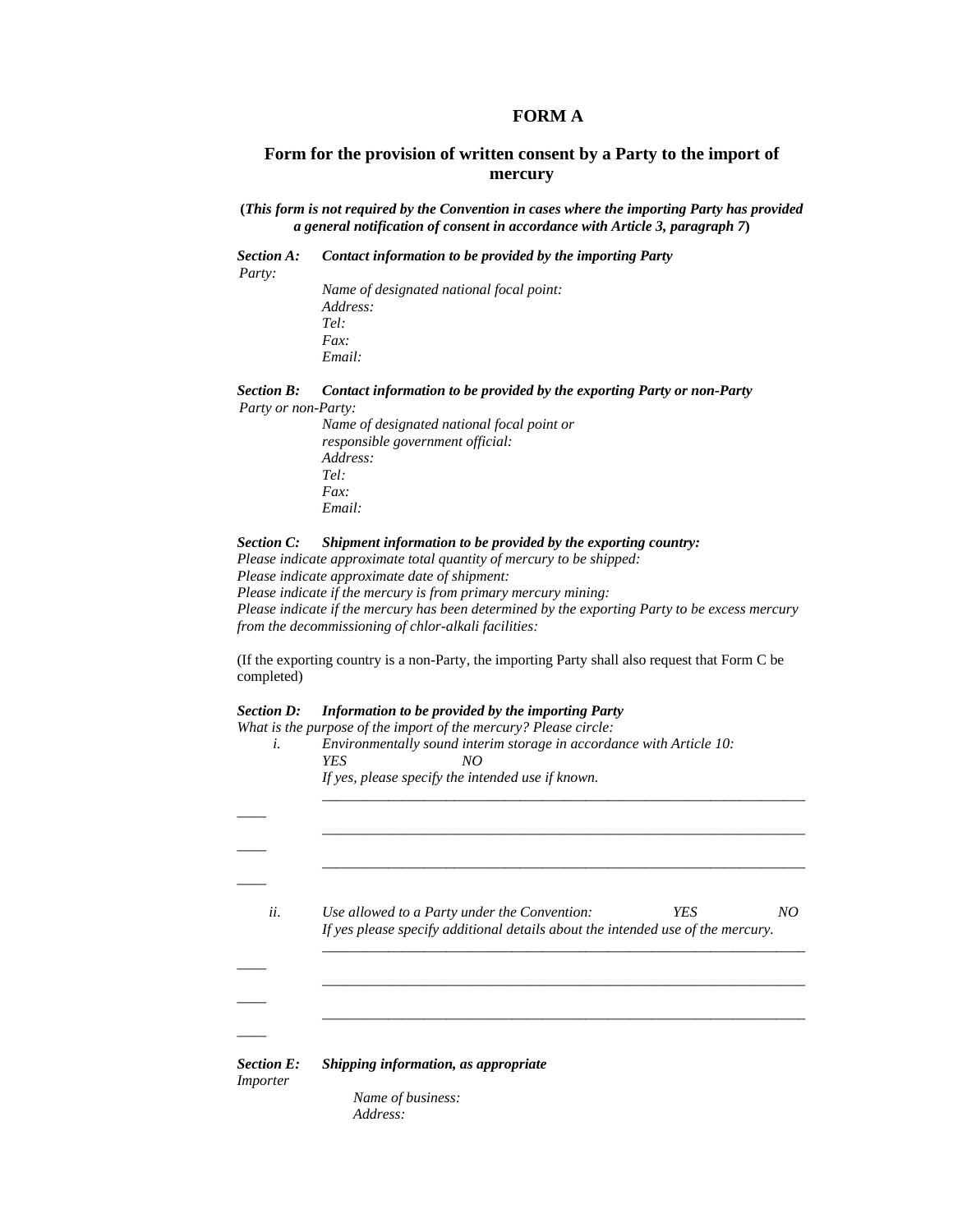|          | Tel:              |
|----------|-------------------|
|          | Fax               |
|          | Email:            |
| Exporter |                   |
|          | Name of business: |
|          | Address:          |
|          | Tel:              |
|          | Fax               |
| Email:   |                   |

*Section F: Indication of consent by the importing Party Nature of consent, please circle:* 

## *GRANTED DENIED*

*\_\_\_\_\_\_\_\_\_\_* 

*Please use the space below to indicate any conditions, additional details or relevant information.* 

*\_\_\_\_\_\_\_\_\_\_\_\_\_\_\_\_\_\_\_\_\_\_\_\_\_\_\_\_\_\_\_\_\_\_\_\_\_\_\_\_\_\_\_\_\_\_\_\_\_\_\_\_\_\_\_\_\_\_\_\_\_\_\_\_\_\_\_\_\_\_\_\_\_\_\_\_\_ \_\_\_\_\_\_\_\_\_\_\_\_\_\_\_\_\_\_\_\_\_\_\_\_\_\_\_\_\_\_\_\_\_\_\_\_\_\_\_\_\_\_\_\_\_\_\_\_\_\_\_\_\_\_\_\_\_\_\_\_\_\_\_\_\_\_\_\_\_\_\_\_\_\_\_\_\_*

*Signature of importing Party designated national focal point and date* 

*Name: Title: Signature: Date:*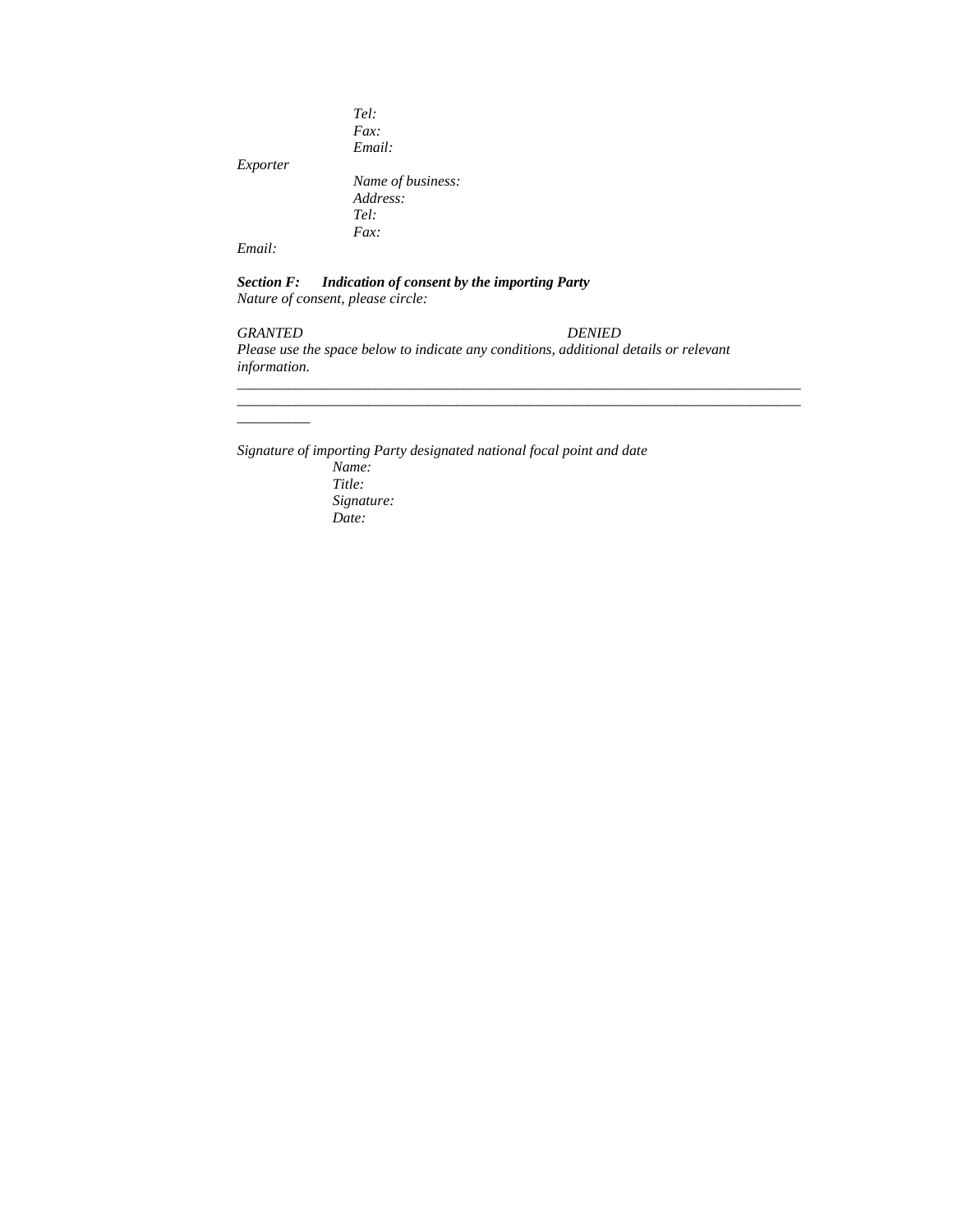## *FORM B*

## *Form for the provision of written consent by a non-Party to the import of mercury*

*(This form is not required by the Convention in cases where the importing non-Party has provided a general notification of consent in accordance with Article 3, paragraph 7)* 

*Section A: Contact information to be provided by the Party to the Convention* 

*Party:* 

*Name of designated national focal point: Address: Tel: Fax: Email:* 

*Section B: Contact information to be provided by the non-Party Country: Name and agency of government official: Address: Tel: Fax: Email:* 

### *Section C: Shipment information to be provided by the exporting Party*

*Please indicate approximate total quantity of mercury to be shipped: Please indicate approximate date of shipment: Please indicate if the mercury is from primary mercury mining: Please indicate if the mercury has been determined by the exporting Party to be excess mercury from the decommissioning of chlor-alkali facilities:* 

### *Section D: Certification and Information to be provided by an importing non-Party*

*Article 3, paragraph 6 (b) (i), requires certification by a non-Party that it has measures in place to ensure the protection of human health and the environment and to ensure compliance with Articles 10 and 11 of the Convention.* 

*Please circle whether your country has such measures in place. YES NO* 

*If yes, please provide appropriate documentation demonstrating such measures. Such documentation may include procedures, legislation, regulations, or other measures at the national level and shall provide sufficient detail to demonstrate the effectiveness of such measures.* 

*In addition, mercury may only be exported by a Party to a non-Party for a use allowed to a Party under the Convention or for environmentally sound storage, as set out in Article 10 of the Convention.* 

*What is the purpose of the import of the mercury? Please circle:* 

- *i. Environmentally sound interim storage in accordance with Article 10: YES NO If yes, please specify the intended use if known. Tel:*
- *ii. Use allowed to a Party under the Convention: YES NO If yes please specify additional details about the intended use of the mercury.*

### *Section E: Shipping information, as appropriate*

*Importer* 

 *Name of business:*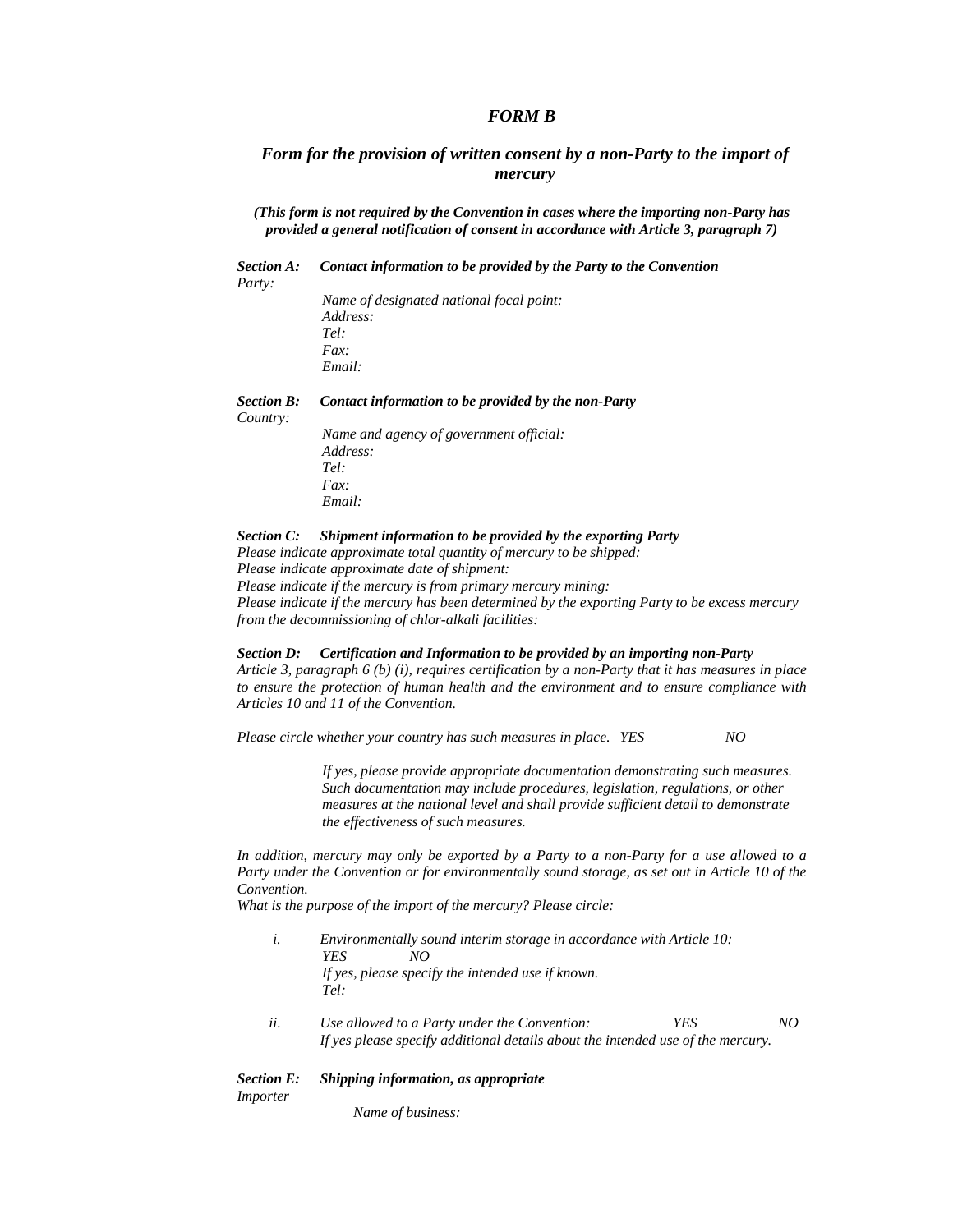*Address: Fax: Email:*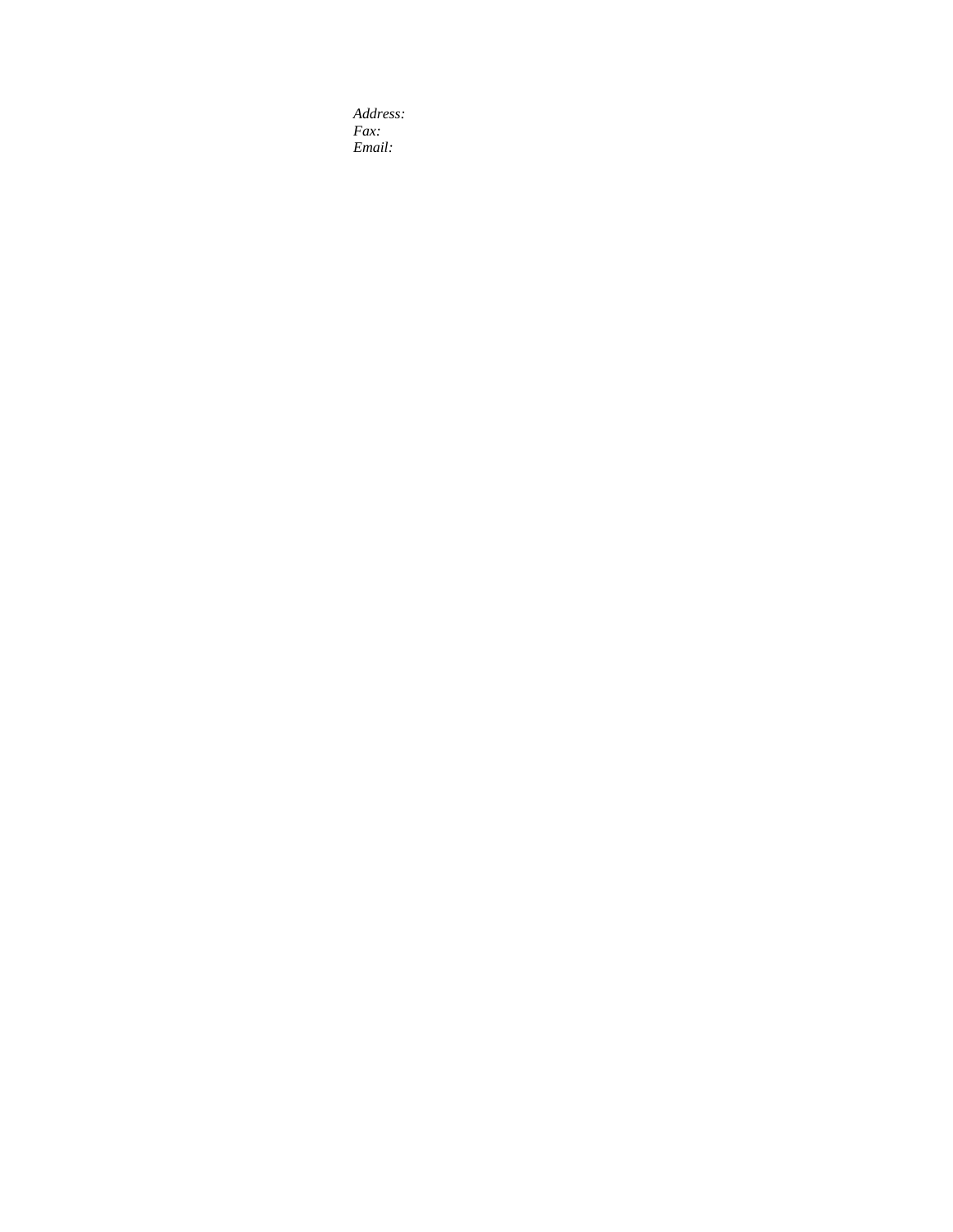*Exporter* 

*\_\_\_\_\_\_\_\_\_\_* 

 *Name of business: Address: Tel: Fax: Email:* 

*Section F: Indication of consent by the importing non-Party Nature of consent, please circle:* 

## *GRANTED DENIED Please use the space below to indicate any conditions, additional details or relevant information.*

*\_\_\_\_\_\_\_\_\_\_\_\_\_\_\_\_\_\_\_\_\_\_\_\_\_\_\_\_\_\_\_\_\_\_\_\_\_\_\_\_\_\_\_\_\_\_\_\_\_\_\_\_\_\_\_\_\_\_\_\_\_\_\_\_\_\_\_\_\_\_\_\_\_\_\_\_\_ \_\_\_\_\_\_\_\_\_\_\_\_\_\_\_\_\_\_\_\_\_\_\_\_\_\_\_\_\_\_\_\_\_\_\_\_\_\_\_\_\_\_\_\_\_\_\_\_\_\_\_\_\_\_\_\_\_\_\_\_\_\_\_\_\_\_\_\_\_\_\_\_\_\_\_\_\_*

*Signature of importing non-Party responsible government official and date Name: Title: Signature: Date:*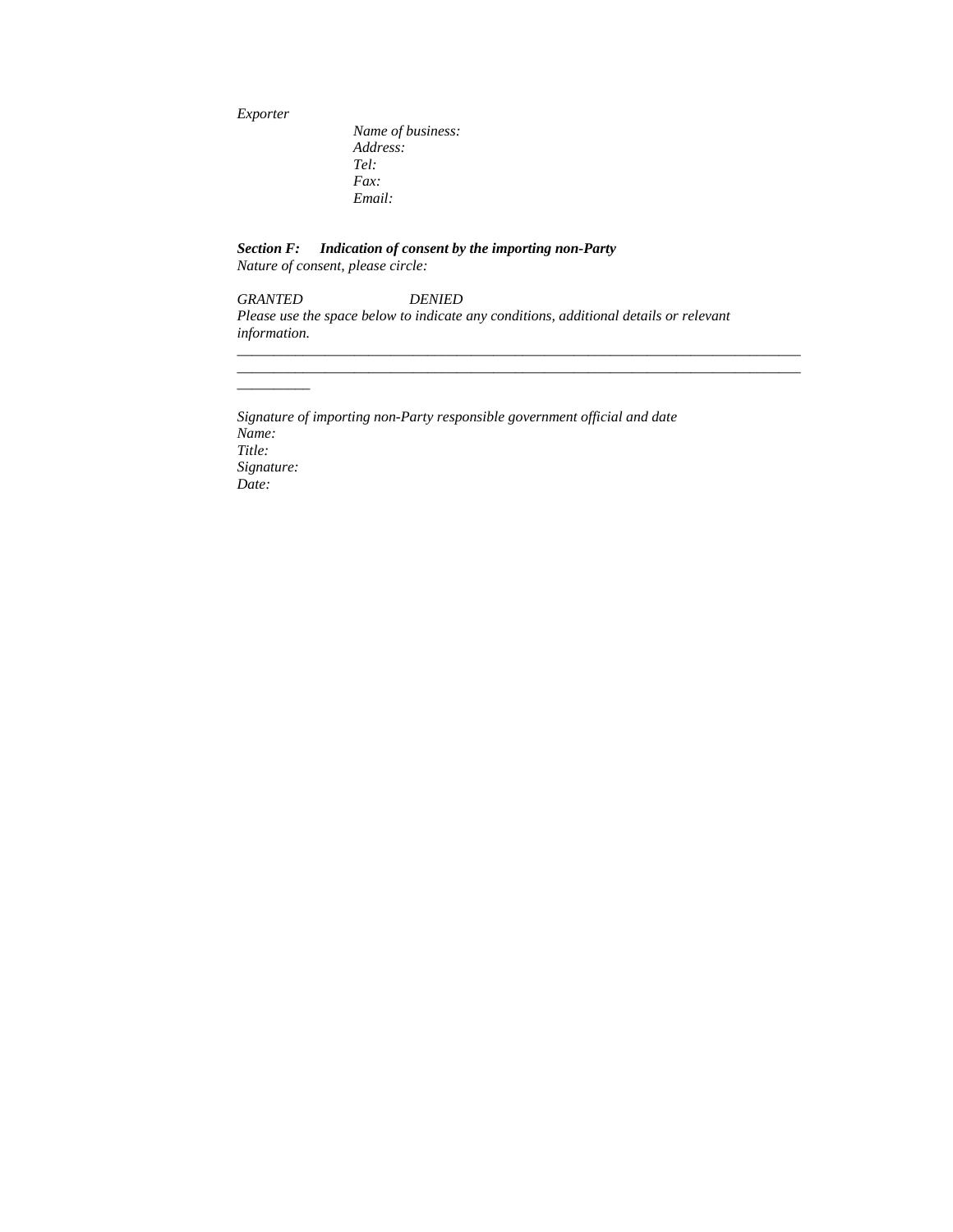## *FORM C*

## *Form for non-Party certification of the source of mercury to be exported to a Party*

## *To be used in conjunction with form A or form D, when required*

*Article 3, paragraph 8, of the Convention provides that a Party shall not allow the import of mercury from a non-Party to whom it will provide its written consent unless the non-Party has provided certification that the mercury is not from sources identified as not allowed under paragraph 3 or paragraph 5 (b), i.e., that it is not from primary mercury mining or mercury determined by the exporting non-Party to be excess mercury from the decommissioning of chloralkali facilities.* 

### *Section A: Shipment information to be provided by the exporting non-Party*

*Please indicate the approximate total quantity of mercury to be shipped: Please indicate the approximate date of shipment:* 

### *Section B: Shipping information, as appropriate*

*Importer Name of business: Address: Tel: Fax: Email: Exporter* 

 *Name of business: Address: Tel: Fax: Email:* 

### *Section C: Certification*

*In accordance with Article 3, paragraph 8, of the Convention, my Government certifies that the mercury included in the shipment described in this form is not:* 

*\_\_\_\_\_\_\_\_\_\_\_\_\_\_\_\_\_\_\_\_\_\_\_\_\_\_\_\_\_\_\_\_\_\_\_\_\_\_\_\_\_\_\_\_\_\_\_\_\_\_\_\_\_\_\_\_\_\_\_\_\_\_\_* 

- *(i) From primary mercury mining; or*
- *(ii) Mercury determined by the exporting non-Party to be excess mercury from the decommissioning of chlor-alkali facilities.*

*Supporting information* 

*Signature of responsible government official and date*

*Name: Title: Signature: Date:*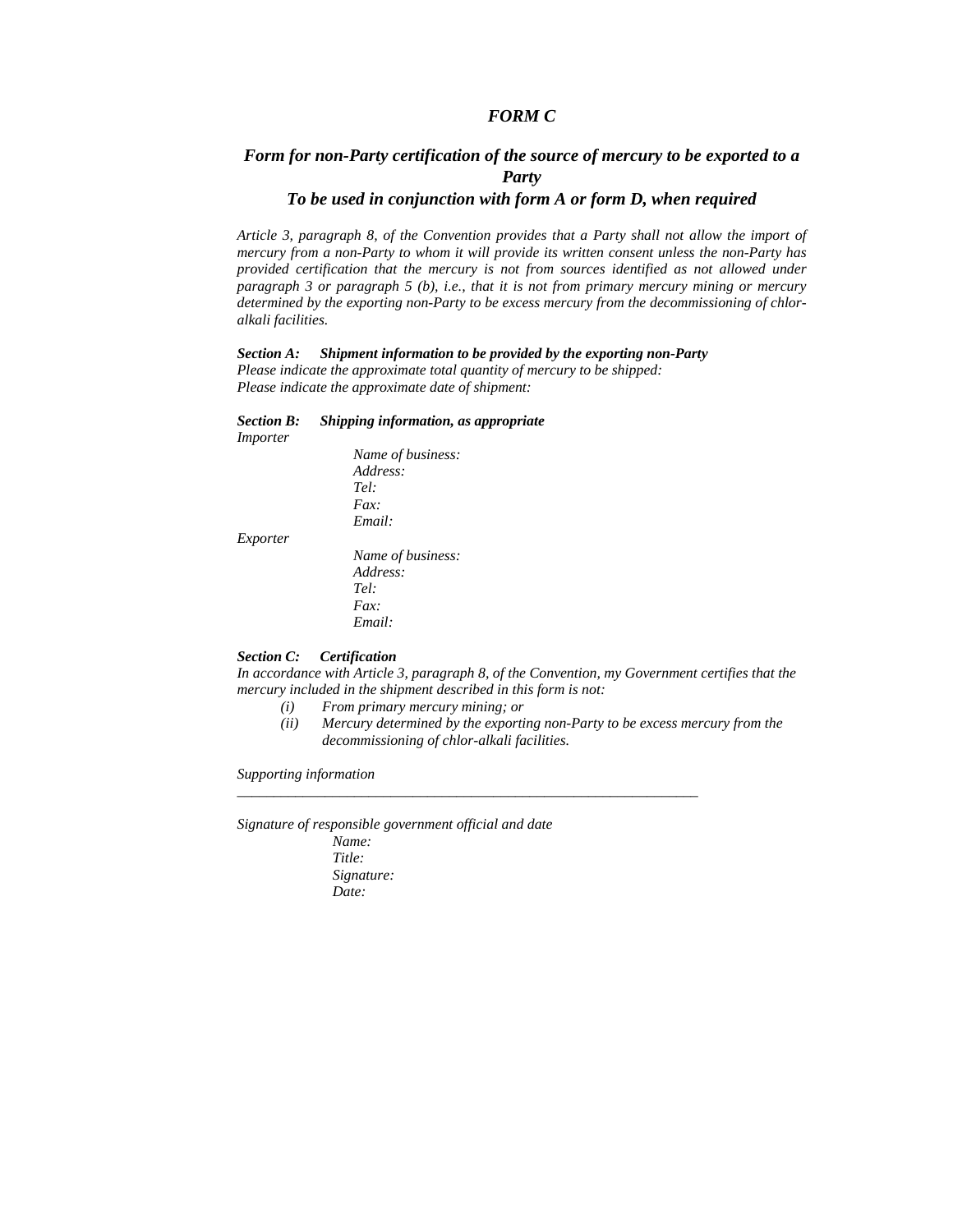## *FORM D*

## *Form for general notification of consent to Import Mercury*

*Article 3, paragraph 7, of the Convention provides that an exporting Party may rely on a general notification to the Secretariat by the importing Party or non-Party as the written consent required by paragraph 6 of Article 3. Such general notification shall set out any terms and conditions under which the importing Party or non-Party provides its consent. The Secretariat shall keep a public register of all such notifications.* 

*The notification may be revoked at any time by that Party or non-Party. A Party or non-Party that revokes its notification should provide a written request to the Secretariat to be removed from the public register of general notifications and indicate the effective date of the revocation.* 

*Parties are reminded that provision or acceptance of a general notification according to Paragraph 7 of Article 3 addresses only the requirement for written consent for each shipment of mercury. It does not absolve Parties of other obligations under the Convention, in particular under paragraphs 6 and 8 of Article 3 (see form C).* 

### *Section A: Contact information for general notifications of consent*

*Name of Party or non-Party:* 

*\_\_\_\_\_\_\_\_\_\_* 

*Designated national focal point or name of government agency and official: Address: Tel: Fax: Email:* 

## *Section B: General notification of consent*

*My Government hereby provides a general notification of consent to imports of mercury. An exporting Party may rely on this general notification as the written consent required by Article 3, paragraph 6, of the Convention.* 

*\_\_\_\_\_\_\_\_\_\_\_\_\_\_\_\_\_\_\_\_\_\_\_\_\_\_\_\_\_\_\_\_\_\_\_\_\_\_\_\_\_\_\_\_\_\_\_\_\_\_\_\_\_\_\_\_\_\_\_\_\_\_\_\_\_\_\_\_\_\_\_\_\_\_\_\_\_ \_\_\_\_\_\_\_\_\_\_\_\_\_\_\_\_\_\_\_\_\_\_\_\_\_\_\_\_\_\_\_\_\_\_\_\_\_\_\_\_\_\_\_\_\_\_\_\_\_\_\_\_\_\_\_\_\_\_\_\_\_\_\_\_\_\_\_\_\_\_\_\_\_\_\_\_\_*

*Section C: Terms and conditions of general notifications* 

*Please use the space below to specify any terms and conditions:* 

*Section D: Certifications from a non-Party (this section is not applicable to Parties) In accordance with Article 3, paragraph 6, of the Convention, my Government certifies that:* 

> *It has measures in place to ensure the protection of human health and the environment and to ensure its compliance with the provisions of Articles 10 and 11 of the Convention. Please provide appropriate documentation demonstrating such measures. Such documentation may include procedures, legislation, regulations or other measures at the national level and shall provide sufficient detail to demonstrate the effectiveness of such measures; and*

*The imported mercury covered by this general notification of consent will be used only for a use allowed to a Party under the Convention or for environmentally sound interim storage as set out in Article 10 of the Convention.* 

*For uses allowed under the Convention or for environmentally sound interim storage, please provide information if available about the intended use of the mercury.* 

*\_\_\_\_\_\_\_\_\_\_\_\_\_\_\_\_\_\_\_\_\_\_\_\_\_\_\_\_\_\_\_\_\_\_\_\_\_\_\_\_\_\_\_\_\_\_\_\_\_\_\_\_\_\_* 

*\_\_\_\_\_\_\_\_\_\_\_\_\_\_\_\_\_\_\_\_\_\_\_\_\_\_\_\_\_\_\_\_\_\_\_\_\_\_\_\_\_\_\_\_\_\_\_\_\_\_\_\_\_\_\_\_\_\_\_\_\_\_\_\_\_\_ \_\_\_\_\_\_\_\_\_\_\_\_\_\_\_\_\_\_\_\_\_\_\_\_\_\_\_\_\_\_\_\_\_\_\_\_\_\_\_\_\_\_\_\_\_\_\_\_\_\_\_\_\_\_\_\_\_\_\_\_\_\_\_\_\_\_*

*Signature of responsible government official and date Name:*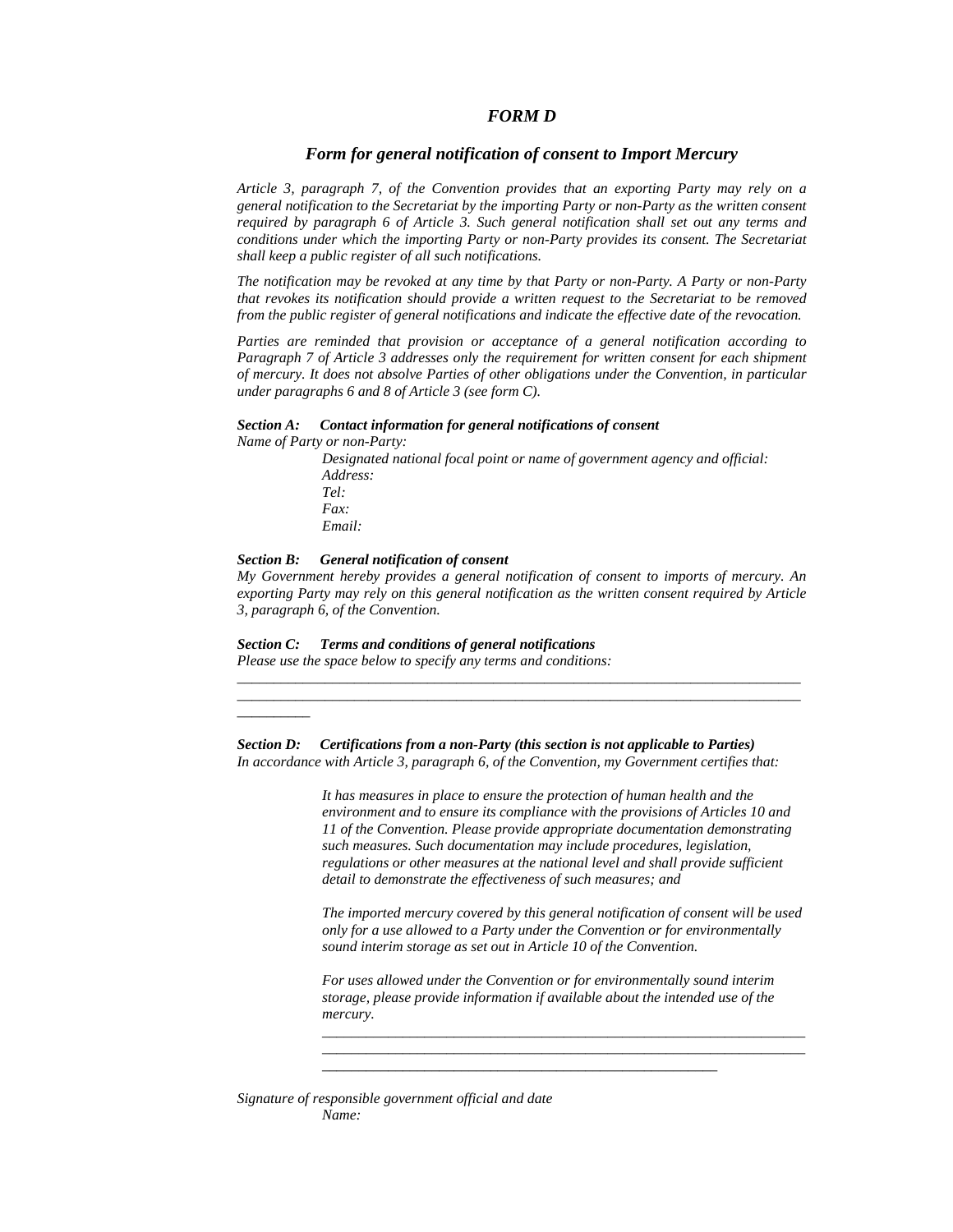*Title: Signature: Date:*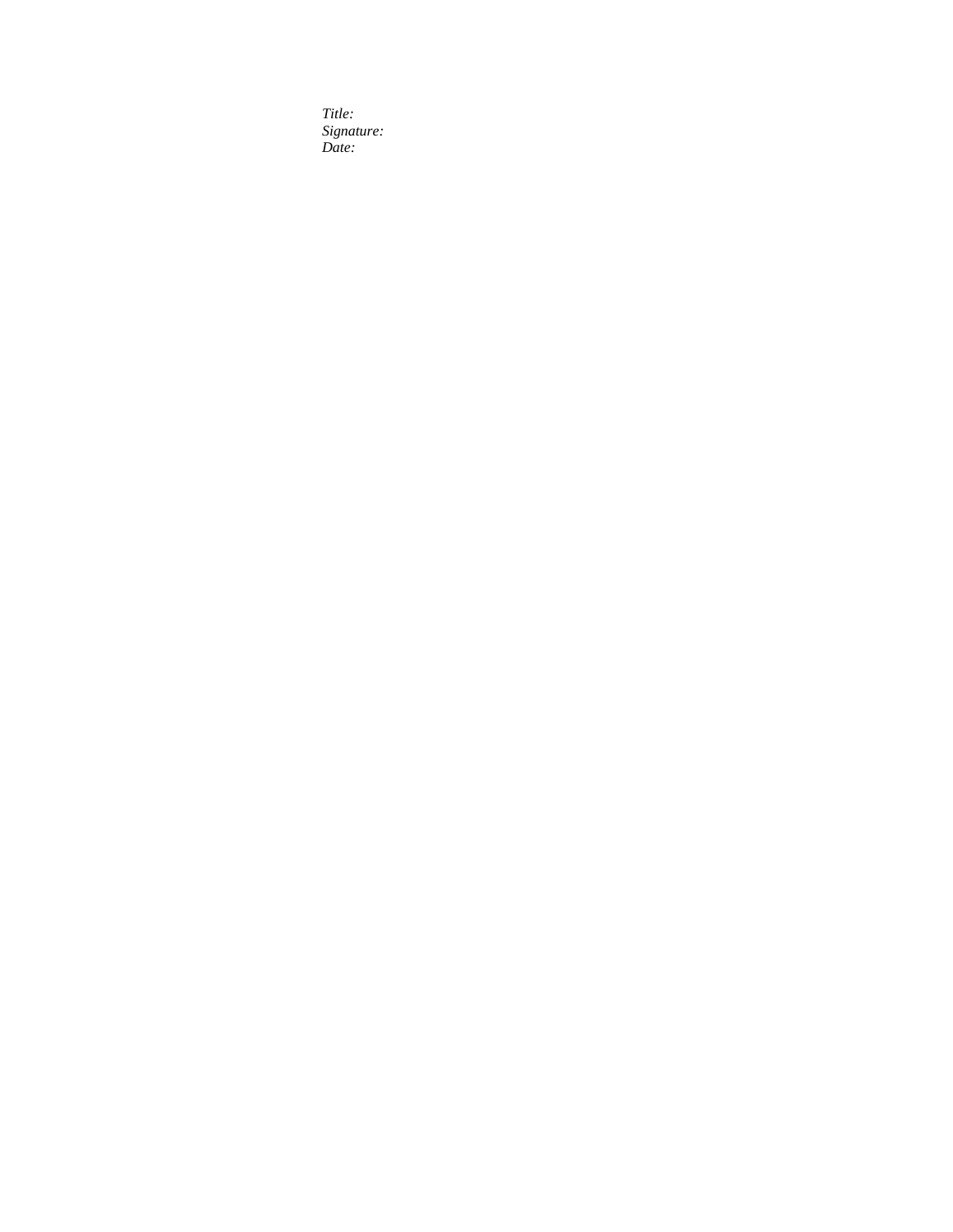# *Registry of general notifications of consent*

| Country | <b>Notification documentation</b>                                                                                  |
|---------|--------------------------------------------------------------------------------------------------------------------|
|         | As provided (this would be a hyperlink to the<br>completed form as provided by the Party or non-<br><i>Party</i> ) |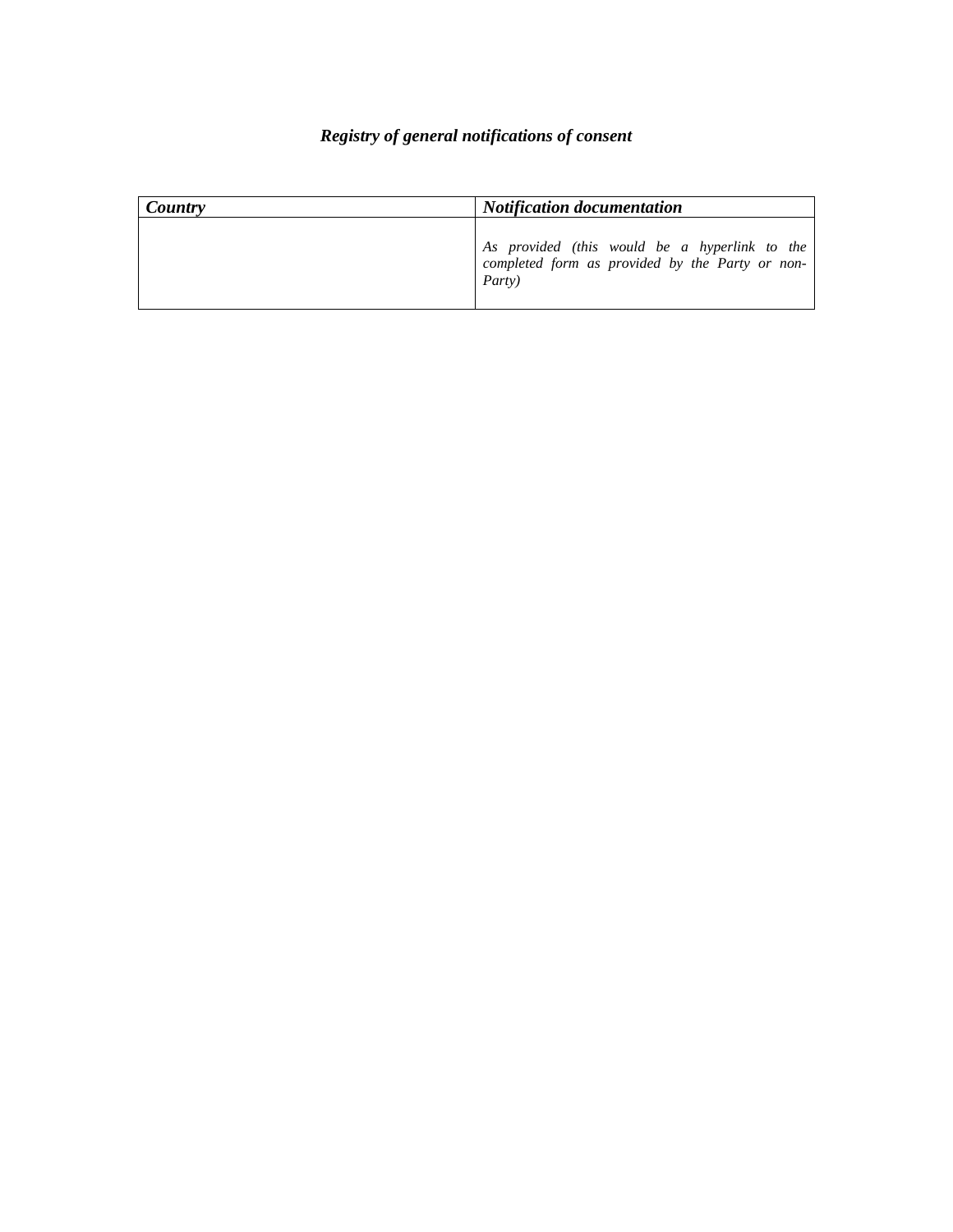Notification for the register of information supplied by parties choosing not to apply paragraph 8 of article 3 of the Minamata Convention on Mercury

Party:

 $\frac{1}{2}$ 

 $\overline{\phantom{0}}$ 

 $\frac{1}{1}$ 

 $\overline{\phantom{a}}$ 

 $\overline{\phantom{0}}$ 

 $\overline{\phantom{0}}$ 

 $\overline{\phantom{a}}$ 

 $\overline{\phantom{0}}$ 

 $\overline{\phantom{0}}$ 

 $\overline{\phantom{0}}$ 

 $\overline{\phantom{a}}$ 

 $\overline{\phantom{a}}$ 

Comprehensive export restrictions in place:

Domestic measures in place to ensure environmentally sound management of imported mercury: